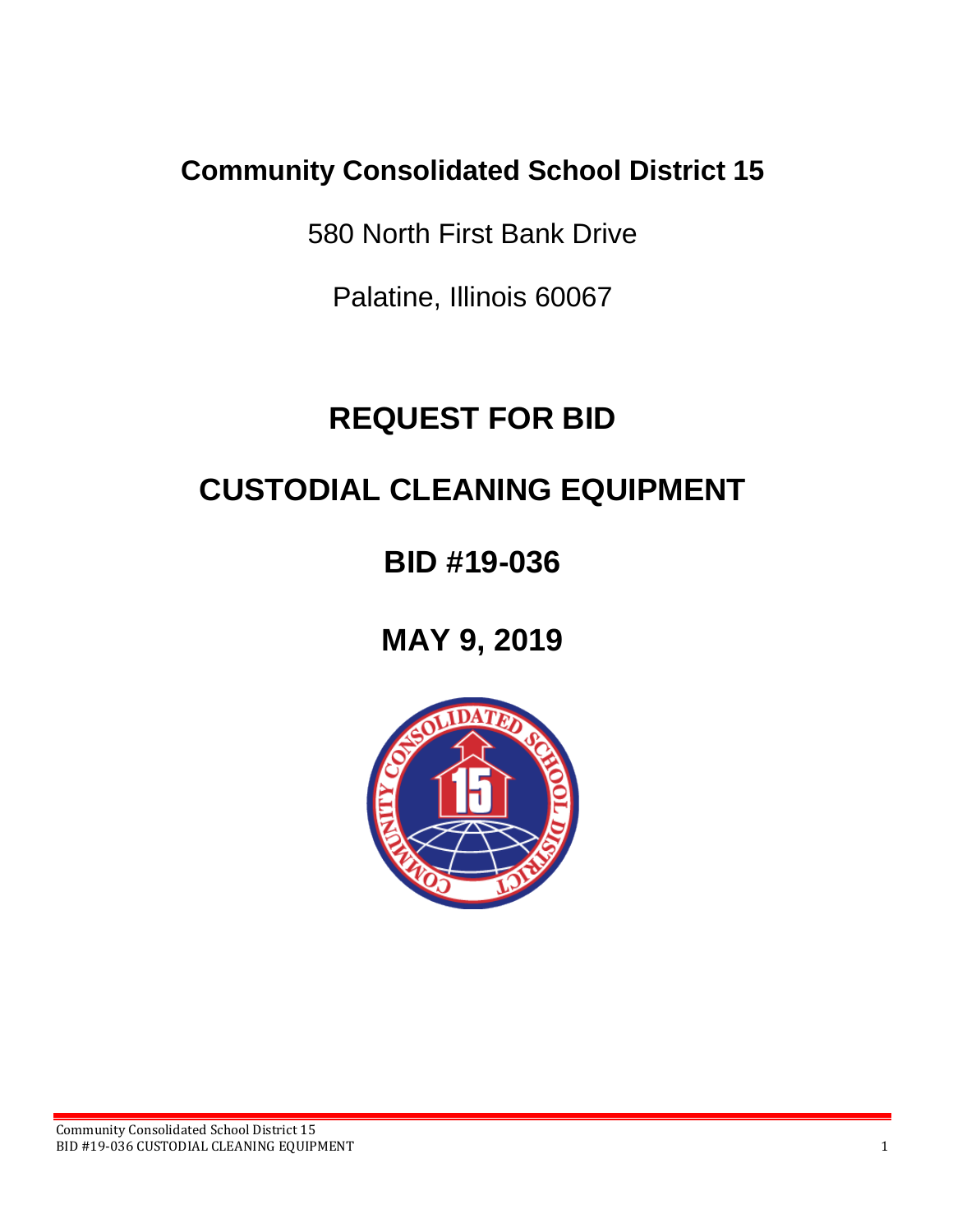#### BID #19-036 NOTICE TO BIDDERS CUSTODIAL CLEANING EQUIPMENT MAY 9, 2019

The Board of Education of Community Consolidated School District 15, 580 North First Bank Drive, Palatine, Illinois 60067, will receive Bid for CUSTODIAL CLEANING EQUIPMENT all in accordance with the contract documents including specifications as filed with the Budget & Purchasing Coordinator in the Business Office.

Contract documents are on file and may be examined any time after May 9, 2019.

Board of Education Office Joseph M. Kiszka Educational Service Center 580 North First Bank Drive Palatine, Illinois 60067 Attention: Ivy Fleming

Bid Due Date: May 22, 2019, at 9:00 a.m. local time.

No bids may be withdrawn for a period of 60 days after the bid opening date.

They will be held without right of withdrawal until June 12, 2019, at 7:00 p.m. when it is anticipated the Board will be acting on the bid. Results of the board decision are posted on district website [www.ccsd15.net](http://www.ccsd15.net/) on Thursday, June 13, 2019. Any time stated is in Central Standard Time zone.

The Board of Education reserves the right to waive any irregularities, reject any or all proposals, when in its opinion such action will serve the best interests of the Board of Education of Community Consolidated School District 15.

By authorization of the Board of Education:

Ily Flerning

Ivy Fleming Budget and Purchasing Coordinator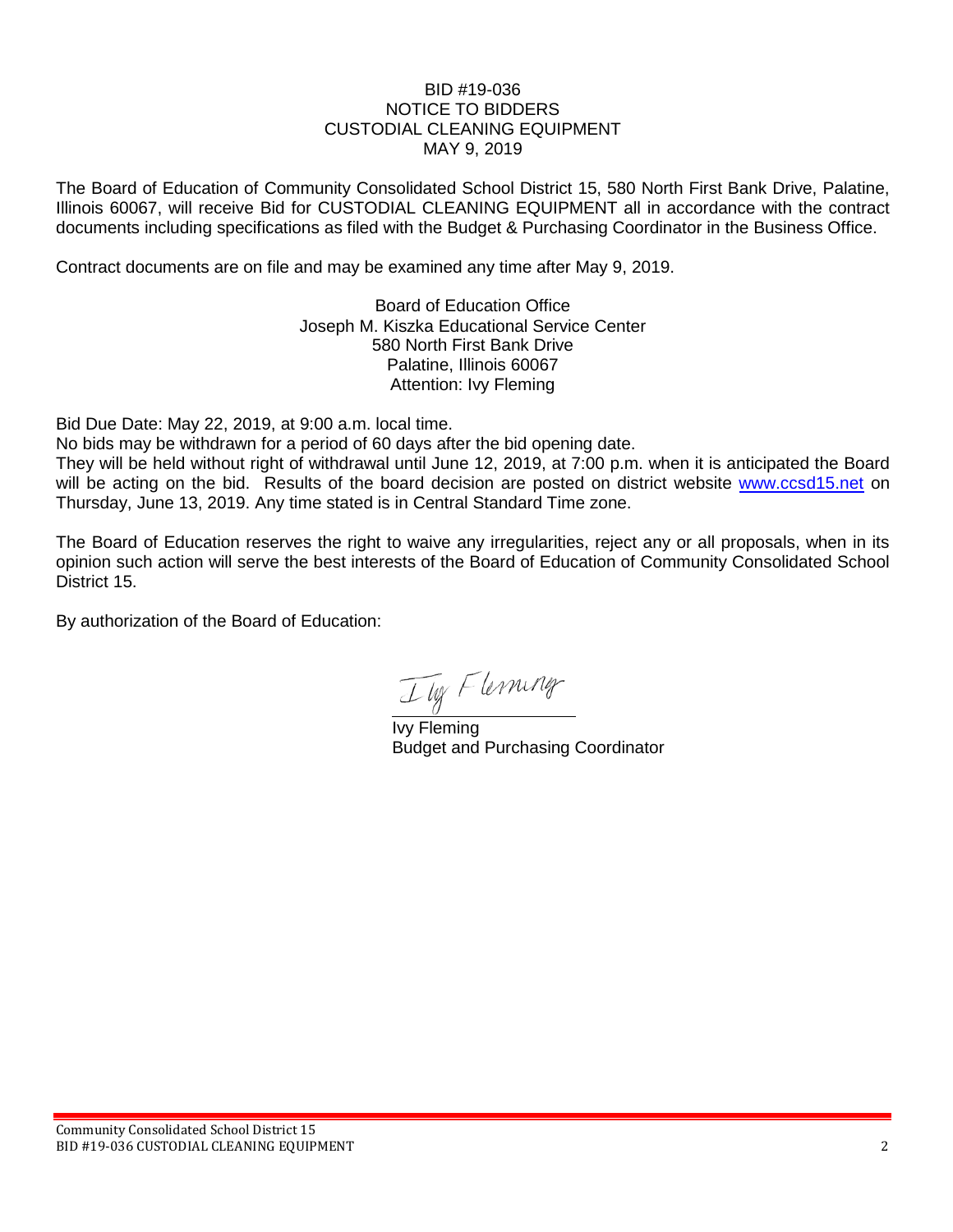# **INSTRUCTIONS TO BIDDERS**

# Proposals:

Proposals to be entitled for consideration must be made in accordance with the following instructions.

All proposals must be submitted on forms of proposal marked Exhibit "B", "C" and "D" Custodial Cleaning Equipment, furnished by the Board of Education of Community Consolidated School District 15 ("Board"). Proposals submitted on other forms shall be rejected.

Proposals must be signed in longhand by person(s) legally authorized to perform such function. Evidence may be required to substantiate the signature.

Oral, telephonic, telegraphic, electronic or facsimile transmitted bids **will not be accepted**.

Bid documents shall be submitted in sealed envelopes clearly marked BID #19-036 CUSTODIAL CLEANING EQUIPMENT, Attention: Ivy Fleming. Bid documents received in envelopes not clearly labeled as specified will be rejected if opened before specified bid opening time.

PROPOSAL FOR: Custodial Cleaning Equipment

ADDRESSED TO: Board of Education Community Consolidated School District 15 580 North First Bank Drive Palatine, Illinois 60067 Attn: Ivy Fleming, Budget and Purchasing Coordinator Due: May 22, 2019, at 9:00 a.m. local time

## Bid Deposit:

None required. Bidder acknowledges his failure to perform within the intent of the bid solicitation may disqualify him from bidding to the Board of Education, Community Consolidated School District 15.

## Examination of Specifications:

Each bidder shall acquaint itself with the conditions as they exist so that it may be completely familiar with the conditions pertinent to the fulfillment of the work required under this Contract.

## Time for Receiving Bids:

Bids must be delivered in the office of the Board no later than 9:00 a.m. on May 22, 2019, at the Board of Education, Community Consolidated School District 15, 580 North First Bank Drive, Palatine, Illinois 60067, Attn: Ivy Fleming, when they will be publicly opened and the contents announced.

## Award of Contract:

Contracts will be awarded to the lowest responsible, responsive bidder, as determined by the Board in its sole judgment, considering conformity with specifications, terms of delivery, quality and serviceability, and such other factors as the Board deems necessary and appropriate in the best interest of the School District.

We are providing one copy of Exhibits "A", "B", "C" and "D" for the Custodial Cleaning Equipment Bid. **Please return Exhibit "B", "C" and "D" as your bid in a sealed envelope labeled BID #19-036 CUSTODIAL CLEANING EQUIPMENT and retain a copy for your records.**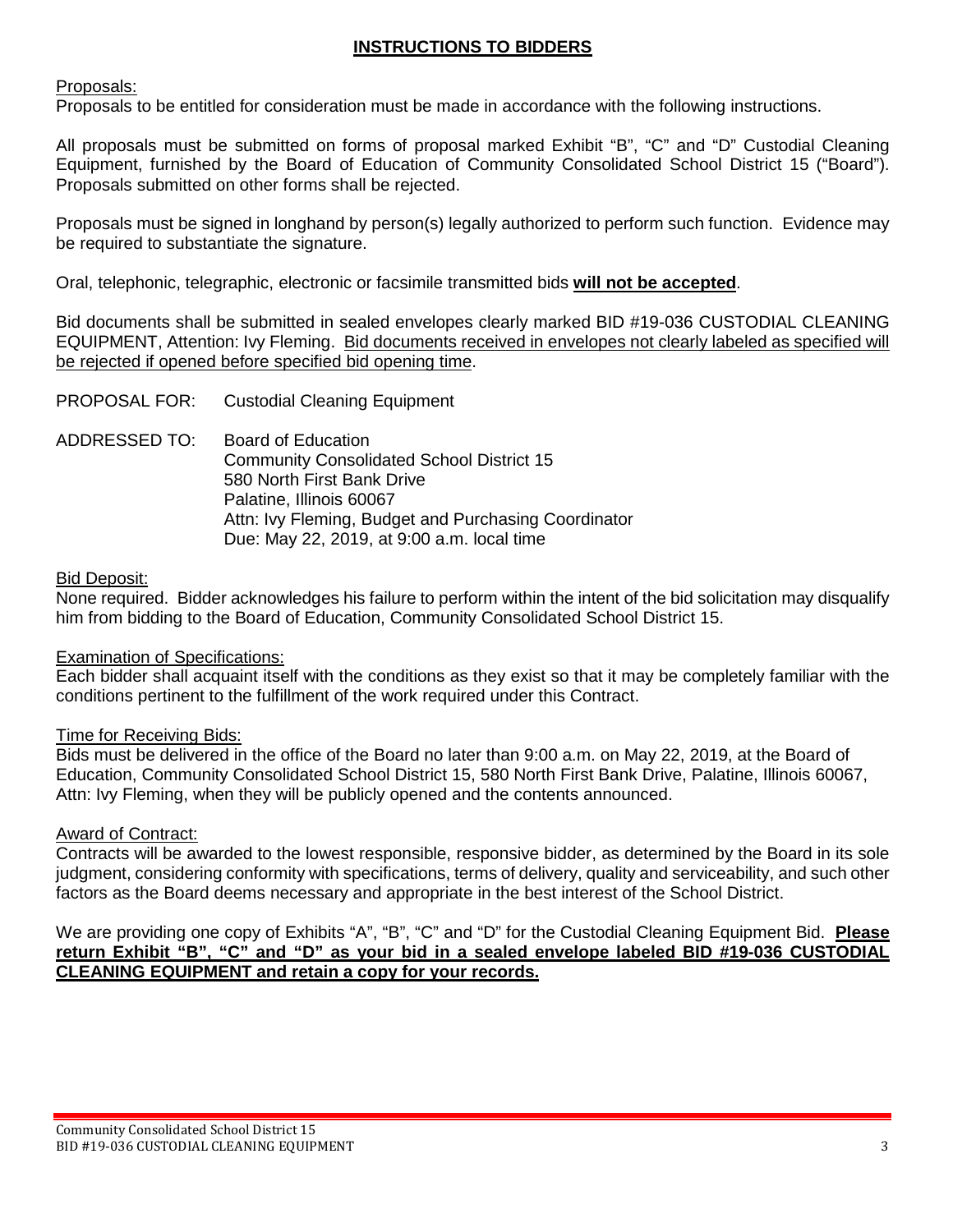#### SPECIFICATIONS FOR CUSTODIAL CLEANING EQUIPMENT FOR COMMUNITY CONSOLIDATED SCHOOL DISTRICT 15 PALATINE, ILLINOIS

- BOARD: Board of Education, Community Consolidated School District 15 Palatine, Illinois 60067, 847-963-3000
- OFFICE: Joseph M. Kiszka Educational Service Center 580 North First Bank Drive Palatine, Illinois 60067
- ISSUED: MAY 9, 2019

# GENERAL CONDITIONS

- 1. **BIDS MUST BE RECEIVED IN OUR OFFICE NO LATER THAN WEDNESDAY, MAY 22, 2019 AT 9:00 A.M.** Bids received by the Board shall be opened at 9:00 a.m. on May 22, 2019, when they will be publicly opened and the contents announced. They will be held without right of withdrawal until June 12, 2019, at 7:00 p.m. when it is anticipated the Board will be acting on the bid.
- 2. The Contract Documents consist of (a) the Notice to Bidders, (b) the Instructions to Bidders, (c) the General Conditions of the Contract, (d) the Agreement between the Board of Education of Community Consolidated School District 15 and Contractor (hereinafter the "Contract"), and other documents listed in the Contract and Modifications issued after the execution of the Contract. A modification is a written amendment to the Contract signed by both parties.
- 3. Where conflicts exist within or between parts of the Contract Documents and applicable standards, codes and ordinances, or simply within the Contract Documents, the more stringent, or higher quality or greater quantity requirements shall apply.
- 4. The Board cannot assume responsibility for **delayed postal deliveries** and **does not** recognize postmarks as representing the fact that a bid has been "received" by the Board before the specified deadline.
- 5. All bidders shall familiarize themselves with the details of the conditions relevant to the work or services to be provided.
- 6. The Board reserves the right to split the bid on the basis of best quotation. The Contract will be awarded to the lowest responsible bidder, as determined by the Board in its sole judgment, considering conformity with specifications, terms of delivery, quality and serviceability, and such other factors as the Board deems necessary and appropriate in the best interest of the Board. The Board reserves the right to reject any and all bids or any part thereof, and to waive immaterial technicalities in the bidding. Board decisions are final in all instances and are not subject to review.
- 7. No minimum order requirements may be made by a bidder.
- 8. Certification must be made that the contract/vendor is not barred from bidding on the Contract as a result of a conviction for either bid-rigging or bid rotating under Article 33 E of the *Criminal Code of 1961*. Certification is to be made by signature of person(s) legally authorized to perform such function in the appropriate place in Exhibit "B", CUSTODIAL CLEANING EQUIPMENT of the bid documents.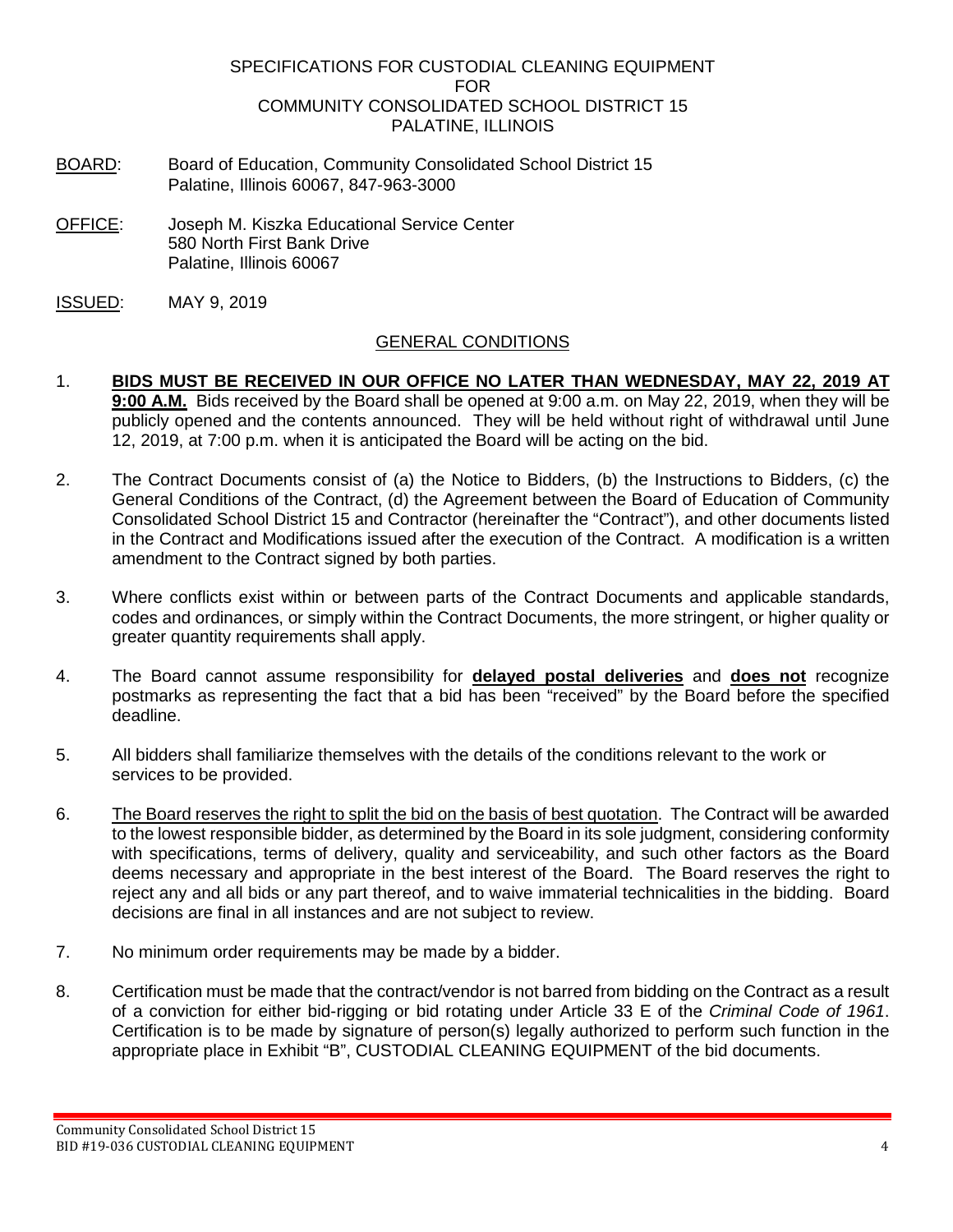- 9. Unless otherwise specified in the invitation to bid, YOUR BID PRICE MUST BE A DELIVERED PRICE, F.O.B. ROLLING MEADOWS AND PALATINE, THE BOARD'S DESTINATION, WITH ALL TRANSPORTATION AND HANDLING CHARGES PAID BY THE BIDDER TO ONE LOCATION. Delivery must be made as specified on the dates indicated in the specifications of Exhibit "A", CUSTODIAL CLEANING EQUIPMENT BID when applicable.
- 10. Delivery can be made any time after July 1, 2019. Any and all redelivery charges incurred because shipments were not made within the specified delivery date will be paid by the vendor. **Delivery will be made to Central Distribution Center, 1001 Rohlwing Road, Rolling Meadows, IL 60008, Please call ERNIE BAEZ, 847-963-3959 24 HOURS BEFORE DELIVERY IS MADE.**
- 11. The Board reserves the right to terminate the Contract for just cause upon ten (10) days' written notice to Contractor without any penalties. For purposes of this Contract, just cause may include, but is not necessarily limited to, any of the following:
	- a. The Contractor's entry into liquidation, receivership or dissolution, its filing for bankruptcy or insolvency, or the assignment of its assets for the benefit of its creditors;
	- b. The Contractor's failure to pay suppliers or workmen, or failure to provide sufficient workmen or sufficient supplies for the job;
	- c. The Contractor's disregard of applicable laws, ordinances or the instructions of the Board;
	- d. The Contractor's failure to follow the bid specifications or its violation of the Contract Documents;
	- e. The Contractor's failure, for any reason, to maintain the level of service required by the bid specifications; or
	- f. Any other failure on the part of the Contractor to perform or adhere to any of its obligations under this Contract.
- 12. Whenever, in the specification the term "or equal" is used, it shall be interpreted to indicate the type, function, minimum standard, design, efficiency and quality desired and shall not be construed in such a manner as to exclude manufacturers' products of comparable quality and design. The bidder shall furnish the Board with all evidence required to determine whether or not the proposed product is equal to and will perform according to the Board's specifications. The Board's decision on this matter will be final.
- 13. The price for the units specified in the invitation to bid should be clearly shown for each separate item in the space provided on the bid form. The total price for the quantity requested should also be shown. If the group totals are requested in the bid invitation, bidders should show group totals on the space provided.
- 14. **Equal Employment Opportunity.** Contractor agrees to fully comply with the requirements of the Illinois *Human Rights Act*, 775 ILCS 5/1-101 *et seq*., including, but not limited to, the provisions of sexual harassment policies and procedures pursuant to Section 2-105 of the Act. Contractor further agrees to comply with all federal Equal Employment Opportunity Laws, including, but not limited to, the *Americans with Disabilities Act*, 42 U.S.C Section 1201 *et seq*., and rules and regulations promulgated thereunder.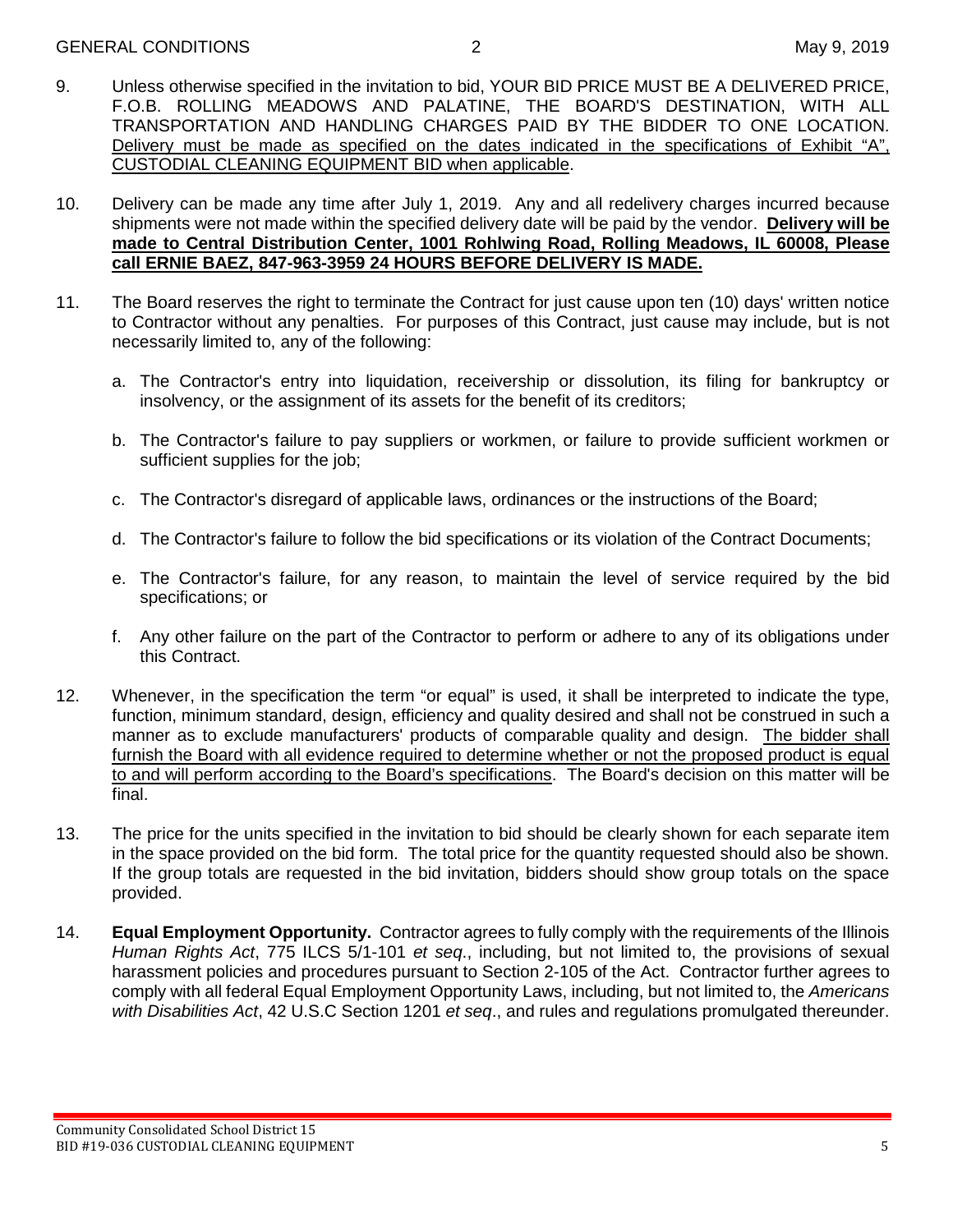As required by Illinois law, in the event of Contractor's non-compliance with the provisions of this Equal Employment Opportunity Clause, the Illinois *Human Rights Act* or the Rules and Regulations of the Illinois Department of Human Rights ("Department"), Contractor may be declared ineligible for future contracts or subcontracts with the State of Illinois or any of its political subdivisions or municipal corporations, and the Agreement may be canceled or voided in whole or in part, and such other sanctions or penalties may be imposed or remedies invoked as provided by statute or regulation. During the performance of this Agreement, Contractor shall agree as follows:

a. That it will not discriminate against any employee or applicant for employment because of race, color, religion, sex, sexual orientation, marital status, national origin or ancestry, citizenship status, age, physical or mental handicap unrelated to ability, military status, or an unfavorable discharge from military service or arrest record status; and further that it will examine all job classifications to determine if minority persons or women are underutilized and will take appropriate affirmative action to rectify any such underutilization.

b. That, if it hires additional employees in order to perform this contract or any portion thereof, it will determine the availability (in accordance with the Department's Rules) of minorities and women in the areas from which it may reasonably recruit and it will hire for each job classification for which employees are hired in such a way that minorities and women are not underutilized.

c. That, in all solicitations or advertisements for employees placed by it or on its behalf, it will state that all applicants will be afforded equal opportunity without discrimination because of race, color, religion, sex, sexual orientation, marital status, national origin or ancestry, citizenship status, age, physical or mental handicap unrelated to ability, military status, or an unfavorable discharge from military service.

d. That it will send to each labor organization or representative of workers with which it has or is bound by a collective bargaining or other agreement or understanding, a notice advising such labor organization or representative of Contractor's obligations under the Illinois *Human Rights Act* and the Department's Rules. If any such labor organization or representative fails or refuses to cooperate with Contractor in its efforts to comply with such Act and Rules, Contractor will promptly so notify the Department and the Contracting agency and will recruit employees from other sources when necessary to fulfill its obligation thereunder.

e. That it will submit reports as required by the Department's Rules, furnish all relevant information as may from time to time be requested by the Department or the Contracting agency, and in all respects comply with the Illinois *Human Rights Act* and the Department's Rules.

f. That it will permit access to all relevant books, records, accounts and work sites by personnel of the Contracting agency and the Department for purpose of investigation to ascertain compliance with the Illinois *Human Rights Act* and the Department's Rules.

g. That it will include verbatim or by reference the provisions of this clause in every subcontract it awards under which any portion of the contract obligations are undertaken or assumed, so that such provisions will be binding upon such subcontractors. In the same manner as with other provisions of the Agreement, Contractor will be liable for compliance with applicable provisions of this clause by such subcontractors; and further it will promptly notify the Contracting agency and the Department in the event any subcontractor fails or refuses to comply therewith. In addition, Contractor will not utilize any subcontractor declared by the Illinois Human Rights Commission to be ineligible for contracts or subcontracts with the State of Illinois or any of its political subdivisions or municipal corporations.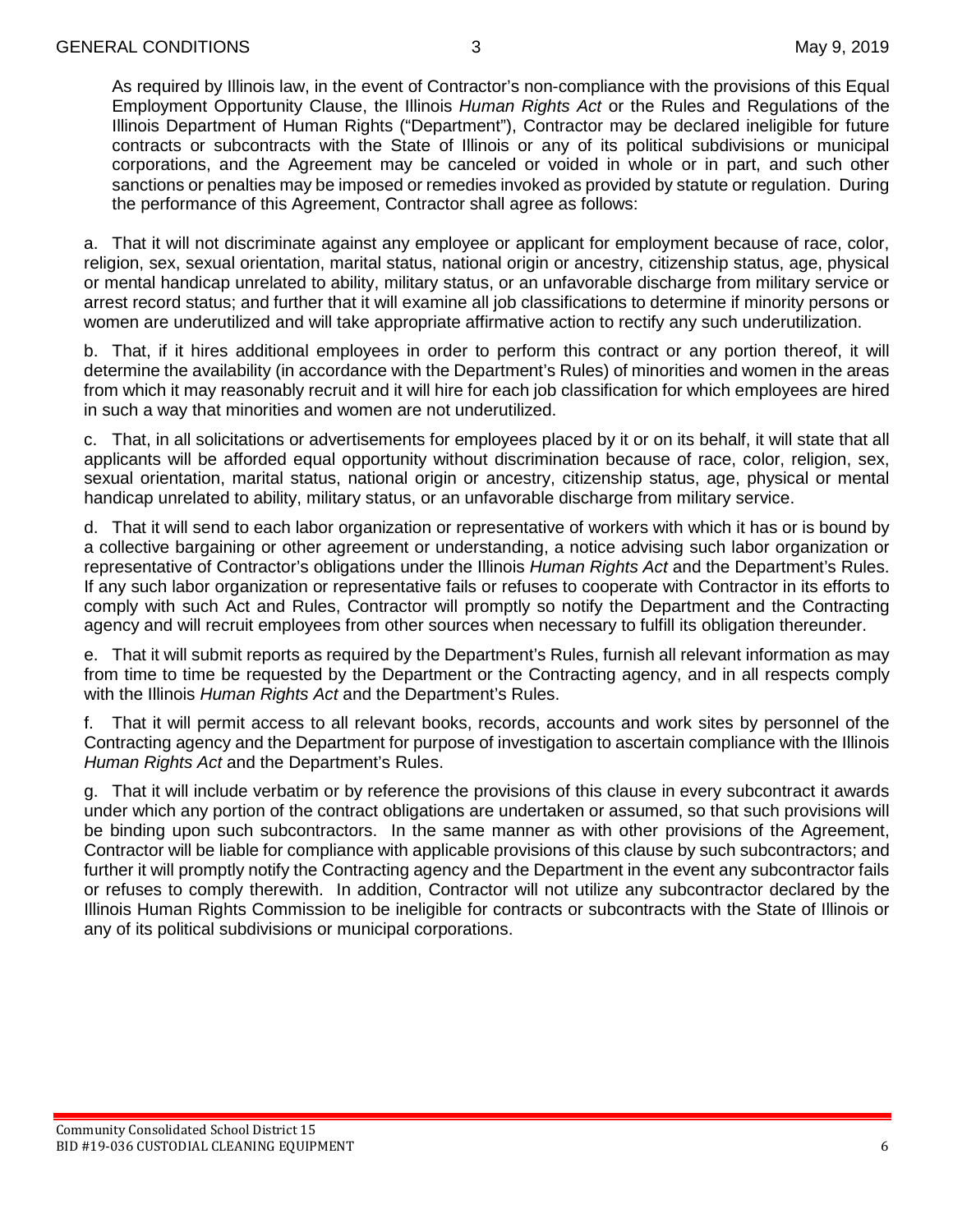- 15. To extent applicable, the Contractor agrees to comply with the provisions of the *Occupational Safety and Health Act of 1970* (29 U.S.C.A. § 651 *et seq.*) and the standards and regulations issued thereunder and shall certify that all items furnished under this bid will conform to and comply with said standards and regulations.
- 16. Contractor agrees to comply with provisions of the *Consumer Products Safety Act of 1972* (15 U.S.C.A § 205 *et seq.*) and shall certify that items furnished under this bid conform to applicable standards.
- 17. To the extent applicable, the Illinois *Employment of Illinois Workers on Public Works Act* (30 ILCS 470/0.01 *et. seq*.) shall prevail on this Contract.
- 18. Contractor acknowledges that, pursuant to the Illinois *Criminal Code* (720 ILCS 5/11-9.3), it is unlawful for a child sex offender to knowingly be present on school property when persons under the age of eighteen are present without the specific notification to and permission of the Superintendent of Schools or the Board of Education. Accordingly, Contractor shall ensure that none of its employees, agents or independent contractors are child sex offenders. Child sex offenders found to be present on school property without permission will be considered trespassers and will be prosecuted in accordance with Illinois law.
- 19. Bids will be considered only if made without any connection with any other person or firm submitting a bid, if in all respects fair and without collusion and if no member of the Board nor other officer of the School District is directly or indirectly interested in the bid or in any portion of the profits thereof.
- 20. A bidder may withdraw or change a bid if written notice of the withdrawal or change is received by Board before the latest time specified for submission of bids. Any change may be made only by substitution of another bid.
- 21. Bids received after the time specified in the invitation to bid will not be considered and shall be returned to the bidder. The method of transmittal of the bid proposal is at bidder's risk of untimely receipt by Board.
- 22. Title to the goods herein described shall not pass until said goods have actually been received by Board or its consignee, notwithstanding any agreement to the contrary, including, but not by way of limitation, any agreement to pay freight, express, or other transportation or insurance charges. Risk of loss prior to such actual receipt by Board or its consignee shall be borne by Contractor. Nothing herein contained, however, shall be construed to deprive Board of its interest, or limiting such interest, in goods herein described prior to such actual receipt.
- 23. All material and workmanship shall be subject to inspection and test by Board or its designee. The Board reserves the right to reject any goods which contain defects in material or workmanship, which fail to meet the specifications contained herein or any warranties (express or implied). Rejected goods shall be removed at the expense of the Contractor, including all transportation costs, promptly after notification of rejection. As to rejected goods, Contractor shall bear all costs of inspection and all risk of loss.
- 24. Payment by the Board for goods supplied hereunder shall not constitute acceptance thereof if subsequent inspection discloses defects in material or workmanship or a failure to meet the specifications contained herein.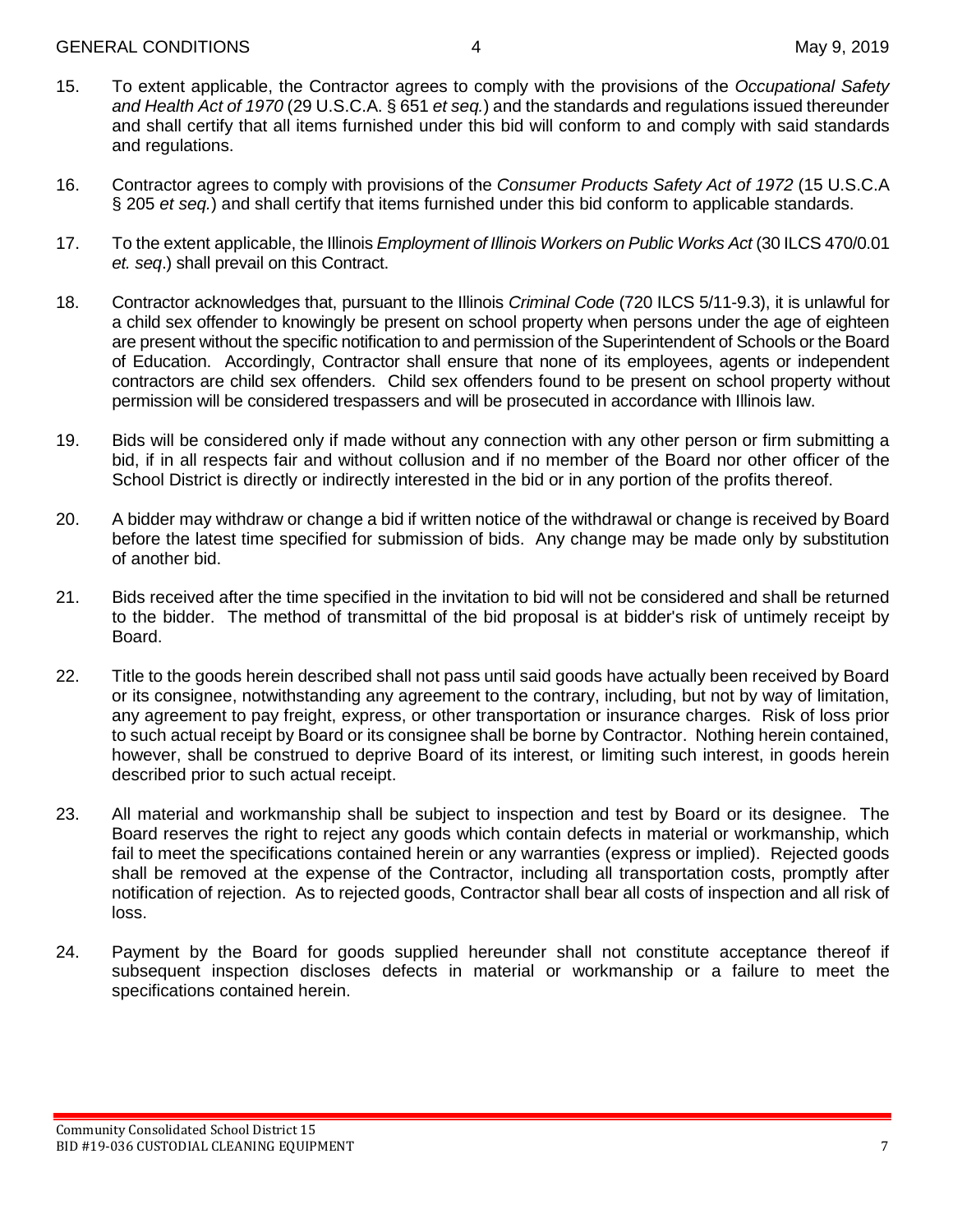# 25. **Purchase order number and vendor name must appear on each invoice submitted to the Board for payment**.

- 26. Signature Constitutes Acceptance The signing of these bid forms shall be construed as acceptance of all provisions contained herein and that the Contractor had read the Contract Documents and is fully aware of the terms hereof.
- 27. Exceptions Any exceptions to these terms and conditions of deviations from the written specifications must be shown in writing and attached to the bid form.
- 28. The Board reserves its rights to reject any goods and to cancel all or any part of this sale if Contractor fails to deliver all or any part of the goods described in the invitation to bid in accordance with the terms, conditions, and specifications contained herein. Acceptance of any part of the goods covered by the invitation to bid shall not obligate Board to accept future shipments nor deprive it of its rights to revoke any acceptance theretofore given. If Contractor ceases to conduct its operations in the ordinary course of business (including inability to meet its obligations as they mature), or if any proceeding under bankruptcy or insolvency laws is brought by or against Contractor, or if a receiver for Contractor is appointed or applied for, or if an assignment for the benefit of creditors is made by Contractor, Board may cancel this order without liability except for deliveries previously made or for goods covered by the invitation to bid then completed and subsequently delivered in accordance with the terms, conditions, and specifications contained herein.
- 29. Contractor makes the following warranties to Board and users of the goods herein described: (a) It will, at the date of delivery, have good title to any and all goods supplied hereunder, and said goods will be free and clear of any and all liens and encumbrances; (b) Any and all goods supplied hereunder will be of merchantable quality; (c) Any and all goods supplied hereunder will be fit for the particular use intended, will be free from defects, whether patent or latent in material or workmanship, and will be in full conformity with the specifications contained herein. Contractor agrees that the foregoing warranties shall survive acceptance of the goods, and that said warranties shall be in addition to any warranties for additional scope given to Board by Contractor.
- 30. Contractor agrees to indemnify, defend, and hold harmless the Board, its successors, assigns, customer, agents, and users of the goods herein described against any and all loss, damage, or injury arising out of or resulting from a claim or suit for alleged infringement or any letters patent granted by the United States or any foreign government relating to the goods herein described. Contractor agrees that it will assume the defense of any and all such suits and pay all costs, judgments, and expenses incidental thereto.
- 31. Bidder must make delivery upon receipt of order unless otherwise specified in the invitation to bid. Bidder must indicate time required for delivery on bid.
- 32. The bidder shall at all times observe and comply with all laws, ordinances, regulations and codes for the Federal, State, County and other local government agencies, which may in any manner affect the preparation of proposals or the performance of the Contract.
- 33. Any interpretation of the proposed Contract Documents will be made only by an addendum duly issued by the Budget and Purchasing Coordinator. A copy of such addendum will be mailed to each person receiving a set of such Contract Documents and to such other prospective bidders as shall have requested that they be furnished with a copy of each addendum. Failure on the part of the prospective bidder to receive a written interpretation prior to the time of the opening of bids will not be grounds for withdrawal of his proposal. Oral explanations will not be binding.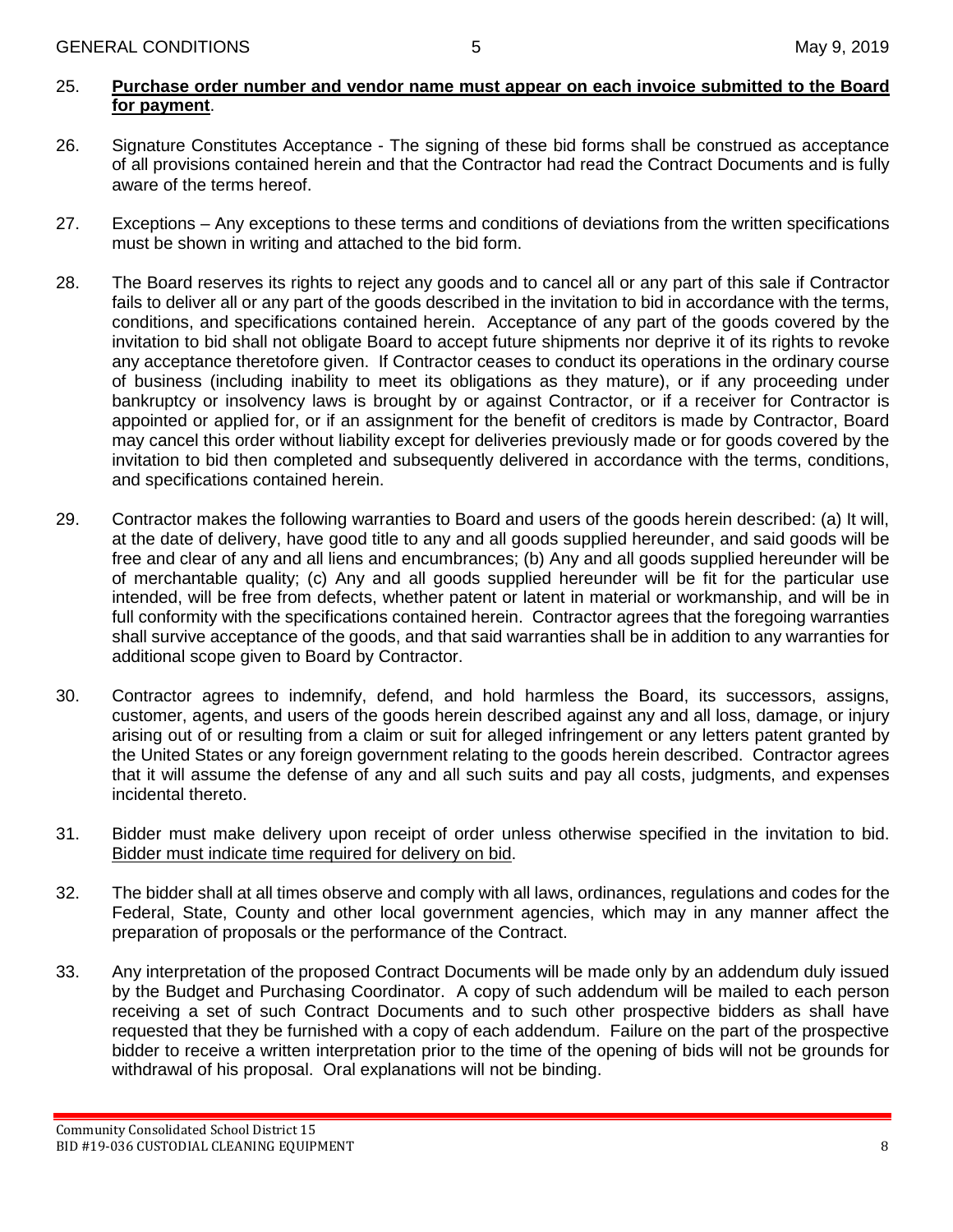- 34. The award of the Contract will be made by official Board documents. Bidder's order form is not acceptable and cannot be used.
- 35. The Board is exempt from paying Illinois Use Tax (35 ILCS 105/3-5.4) and sales to the Board are exempt from Illinois Retailer's Occupation Tax (35 ILCS 120/2-5.11). As such, Contractor shall not include such taxes in its bid.
- 36. The Board is exempt from paying Federal Excise Taxes (26 U.S.C.A. § 4221). As such, Contractor shall not include such taxes in its bid.
- 37. In computing transportation costs, bidders should not include any federal transportation tax, because Board is exempt.
- 38. The Contractor shall pay sales, consumer, use and similar taxes for the work or portions thereof provided by the Contractor. Contractor shall collect and remit Illinois Use Tax on all sales of tangible personal property in accordance with the Illinois *School Code* (105 ILCS 5/10-20.21) and the Illinois *Use Tax Act* (35 ILCS 105/1 *et seq*.). The payment of this tax will take place regardless of whether the Contractor is a retailer maintaining a place of business within this State. The cost of such tax shall be borne solely by the Contractor as part of the Contract price. Contractor shall not be reimbursed or paid any taxes unnecessarily paid by Contractor when not required due to the Board's tax exempt status.
- 39. ERRORS AND OMISSIONS All proposals shall be submitted with each space properly completed. Special attention of bidders is directed to the policy that no claim for relief because of errors or omissions in the bidding will be considered and bidders will be held strictly to the proposals as submitted. Should a bidder find any discrepancies in, or omissions from any of the documents, or be in doubt as to their meanings, it shall advise the Director for Business Services who will issue the necessary clarifications to all prospective bidders by means of addenda. Failure on the part of the prospective bidder to receive a written interpretation prior to the time of the opening of bids will not be grounds for withdrawal of its proposal. Oral explanations will not be binding.
- 40. The Board will attempt to make payments for items ordered within thirty (30) days of delivery. Invoices must be submitted in a timely manner, and if received by the 25<sup>th</sup> day of the month, will be processed and paid at the next regularly scheduled Board of Education meeting (normally held on the second Wednesday of each month.) Notwithstanding anything herein to the contrary, however, all payments made to the Contractor shall be governed by the Illinois *Local Government Prompt Payment Act* (50 ILCS 505/1 *et seq*.).
- 41 Signature Constitutes Acceptance; the signing of these bid forms shall be construed as acceptance of all provisions contained herein.
- 42. Any exception to these terms and conditions or deviation from the written specifications must be shown in writing and attached to the bid form.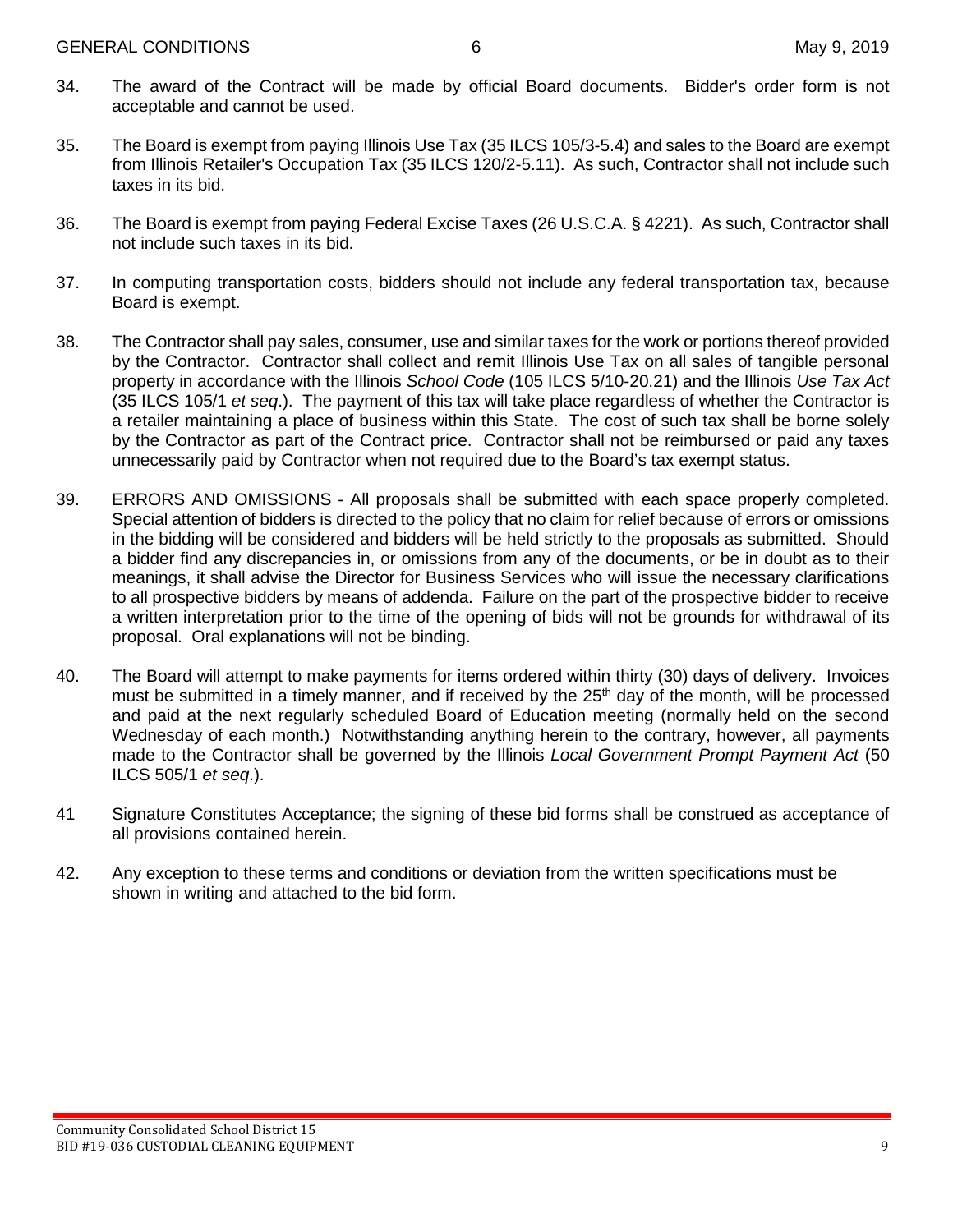#### EXHIBIT "A" BID #19- 036 CUSTODIAL CLEANING EQUIPMENT MAY 9, 2019 COMMUNITY CONSOLIDATED SCHOOL DISTRICT 15

# **SPECIFICATIONS**

#### **NOTE: BIDS WILL ONLY BE AWARDED TO AUTHORIZED DISTRIBUTORS OR THE MANUFACTURER OF THE DESIGNATED PRODUCTS – NO EXCEPTIONS**

#### 1. Windsor Commodore 20 Extractor **NO SUBSTITUTES** QUANTITY = 2 **and Attachments, Model CMD20 115V**

Electrical: 115 V, 15 A, 60 HZ Electric Propelling Motor: ¼ hp DC (186 watts) with variable speed forward Electric Vacuum Motor: 3 stage, 1 hp 99cfm Drive system: Transaxle unit variable speed, with operating speed 0-100 ft/min (30m/min) Brush: 18" (45.8 cm) Solution Pump: 100 psi (6.9 bars) diaphragm style, demand pump Solution Capacity: 20 Gallons (75 ltr) Recovery Capacity: 20 Gallons (75 ltr) Brush Speed: 1000 rmp Vacuum Shoe: 22" (56 cm) wide, cast urethane floating and pivoting Wheels: Front (2): 4" dia. (10 cm) wheels by 2.5" Rear (2):10" dia. (25 cm) wheels by 2" Weight: 217 lbs Height: 41" Length: 49" Width: 22" Solution Spray: 2 quick change jets Power Cable: 75' (12 gauge)

#### 2. Adgility 10XP Backpack Vacuum **NO SUBSTITUTES** QUANTITY = 6<br>and Attachments, Model 9060705010 **and Attachments,**

Power: 1,300 W, 10 amps Airflow: 144 cfm Suction (waterlift): 99 in (251.46 cm) HSound Level: 62 dB A Dust Bag Capacity: 10 quarts (9.5 L) Filter System: 4 Level Filter Filter Area, Outer Bag: 311 in<sup>2</sup> Weight (excluding cord): 10.8 lb (4.9 kg) Height: 22.9 in (58.2 cm) Cord Length: 50 ft, safety yellow (15.24 cm)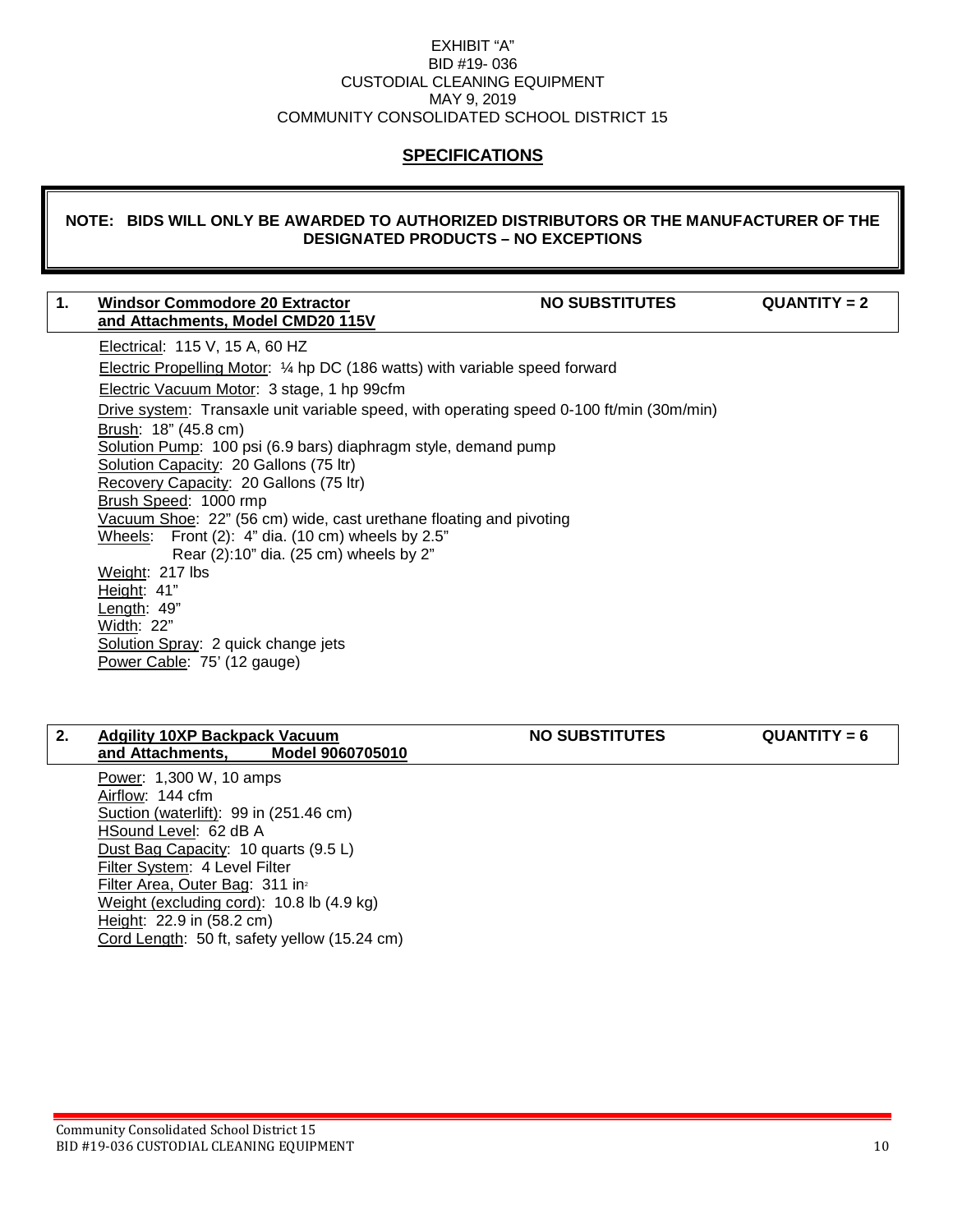#### **3. Nilfisk Advance Wet/Dry VL-500-75, 19-Gallon Tank Vacuum MO SUBSTITUTES QUANTITY = 1 with Front Mount Squeegee Kit and Attachments, Model 56384676**

Motor: 1,100 Watt motor Recoverable Capacity: 19 Gallon (75 L) Airflow: 101 CFM (48 L/sec) Water Lift: 72" (183 cm) Squeegee Kit: Front mount, 24" (61 cm) Sound Pressure Level: 82 dB A Dry Dust Collection: 9 Gallon (44 L) Standard Filtration: Level 3 Weight: 61 lb (27.5 kg) with electric cord Power Cable Length: 50 feet (15 m) Length: 26 in (66 cm) Width: 24" (62 cm) Height:41" (103 cm)

# **4. Clarke Focus II Mid-size Autoscrubber BOOST 28 NO SUBSTITUTES QUANTITY = 2**

Pad/Brush Size: 14 x 28 in (35.6 x 71 cm) Brush Motor Power / RPM: ¾ hp (0.56 kW) 2,250 RPM Brush Pressure: 65 lb (29.5 kg) & 125 lb (56.7 kg) Squeegee Width: 35 in (89 cm) Battery Power: 24 V, (4) 6 V batteries, 242 Ah, 310 Ah wet or 312 Ah maint-free (AGM) Vacuum Motor Power: 0.75 hp (550 W) 3 stage tangential discharge Solution & Recovery Tank / Fill: 23 gal (87 L) each tank / Rear fill with bucket or hose Solution Flow: 0-1 gal/min (0-3.8 L/min) (Normal Mode) 0.12 gal/min (0.45 L/min) - (Full Range) 0.0-0.65 gal/min (0.0-2.5 L/min) Squeegee Material: Urethane front and rear blade Charger: Onboard, 24 V, 25 amp Length: 60.5" Width: 29" Height: 44"

# Agency Approval: UL 583

#### 5. **Windsor Mini Pro Carpet Extractor NO SUBSTITUTES** QUANTITY = 6<br>and Attachments, Model MPRO **and Attachments,**

Model Number: 1.008-039.0 Construction: Rotationally molded polyethylene tanks and steel frame Vacuum Shoe: 12.5" (314 mm) cast aluminum Vacuum Motor: 3-stage, 1.5 hp (1300 watts) Solution Tank: 4 gal (15 l) with splash back protection Recovery Tank: 4.5 gal (17.1 l) lift-off design <u>Performance</u>: 1.070 ft<sup>,</sup>/hr at 1.6 mph Pumps: Two, 58 psi (3.9 bar), solenoid type, one for accessory, one for main jet Flow Rate: 0.38 gpm at jet Cleaning Path: 10" (254 mm) Brush: Floating 10.5" (267 mm) wide, Perform Alert wear indicators, US Patent #5,455,979 Brush Motor: 76 watts (1/10 hp), DC rectified Wheels: Two, 10" (254 mm) non-marking wheels Power Cable: 25' (7.6 m) Handle: Adjustable handle, folds for storage and transport Operating Dimensions (LxWxH): 36.25" (920 mm) x 14" (360 mm) x 30" (760 mm) Storage Dimensions (LxWxH): 22.5" (570 mm) x 14" (360 mm) x 28" (720 mm) Weight: 79 lbs (36 kg)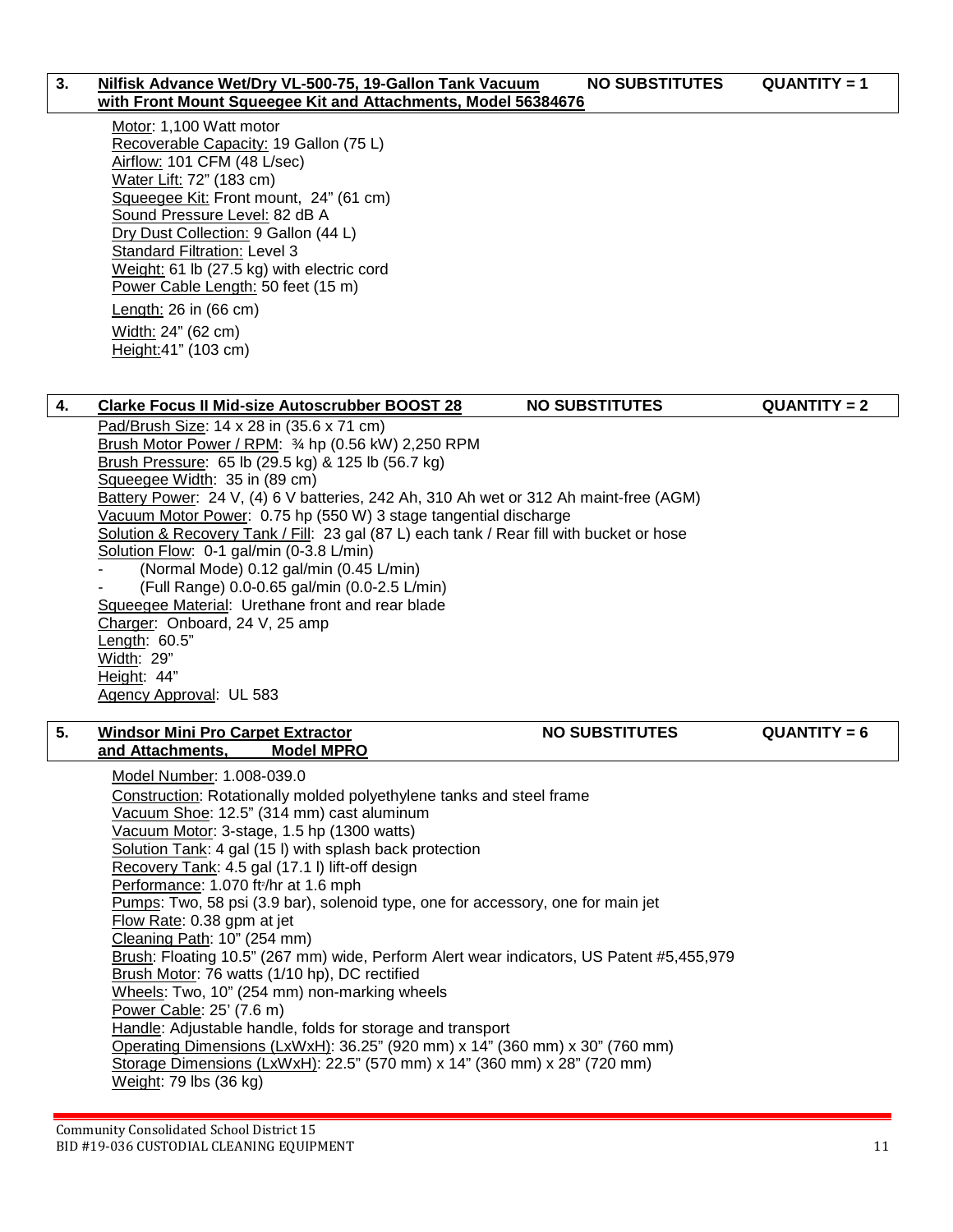#### **6. Clarke Orbital Floor Machine, 20" MODEL FM-40LX NO SUBSTITUTES QUANTITY = 2**

Cleaning Pad Size: 20" Motor: 1.5 hp Voltage: 120V/60 Hz Orbit Speed: 3,540 rpm Orbit Diameter: ¼" (6.4 mm) Power Cable: 50 ft. (15 m) 14/3 Safety Yellow Sound Level: 68 dB A Machine Total Weight: 169 lbs. (76.7 kg) Machine Without Weights: 106 lbs. (48 kg) Weights: 63 lbs. (28.5 kg) Dimensions (L x W x H): 20.75 x 20.5 x 44.5 in (52.7 x 52 x 113 cm)

#### **7. Clarke CFP Pro 17" Floor Machine, Model CLARKE1715HD NO SUBSTITUTES QUANTITY = 1**

Deck Size: 17 in (43.2 cm) Pad Driver: 16 in (40.6 cm) Pad / Brush Speed: 175 rpm Voltage: 110 V Horsepower: 1.5 hp (1.1 kW) Motor, Heavy-duty: 66-frame Gear Box, All-steel: Triple planetary Sound Level: 63 dB A Power Cable, Safety Yellow: 50 ft (15.2 m) Wheels, Non-marking Grey: Two 5 in (12.7 cm) Amp Draw: 13 amps Weight: 101 lb (45.8 kg) Shipping Weight: 120 lb (54.4 kg) Dimensions (L x W x H): 27 x 17 x 48 in

# **8. Windsor AM3 Portable 3-speed Air Mover Floor Fan NO SUBSTITUTES QUANTITY = 24**

3-speed, 3000 cfm, 3-stand positioning 25' power cable, 24-cm diameter fan wheel, 3-year warranty Protection Plan

#### **NOTE: The successful bidder must:**

- $\triangleright$  Be an authorized dealer as well as warranty dealer for the equipment lines being bid.
- $\triangleright$  Have a factory-trained service department.
- $\triangleright$  Supply free pick-up and delivery of all machines being repaired under warranty.
- $\triangleright$  Offer trade-in allowance for used equipment throughout the year.<br>  $\triangleright$  Offer free in-house training on use and care of all equipment prov
- Offer free in-house training on use and care of all equipment provided.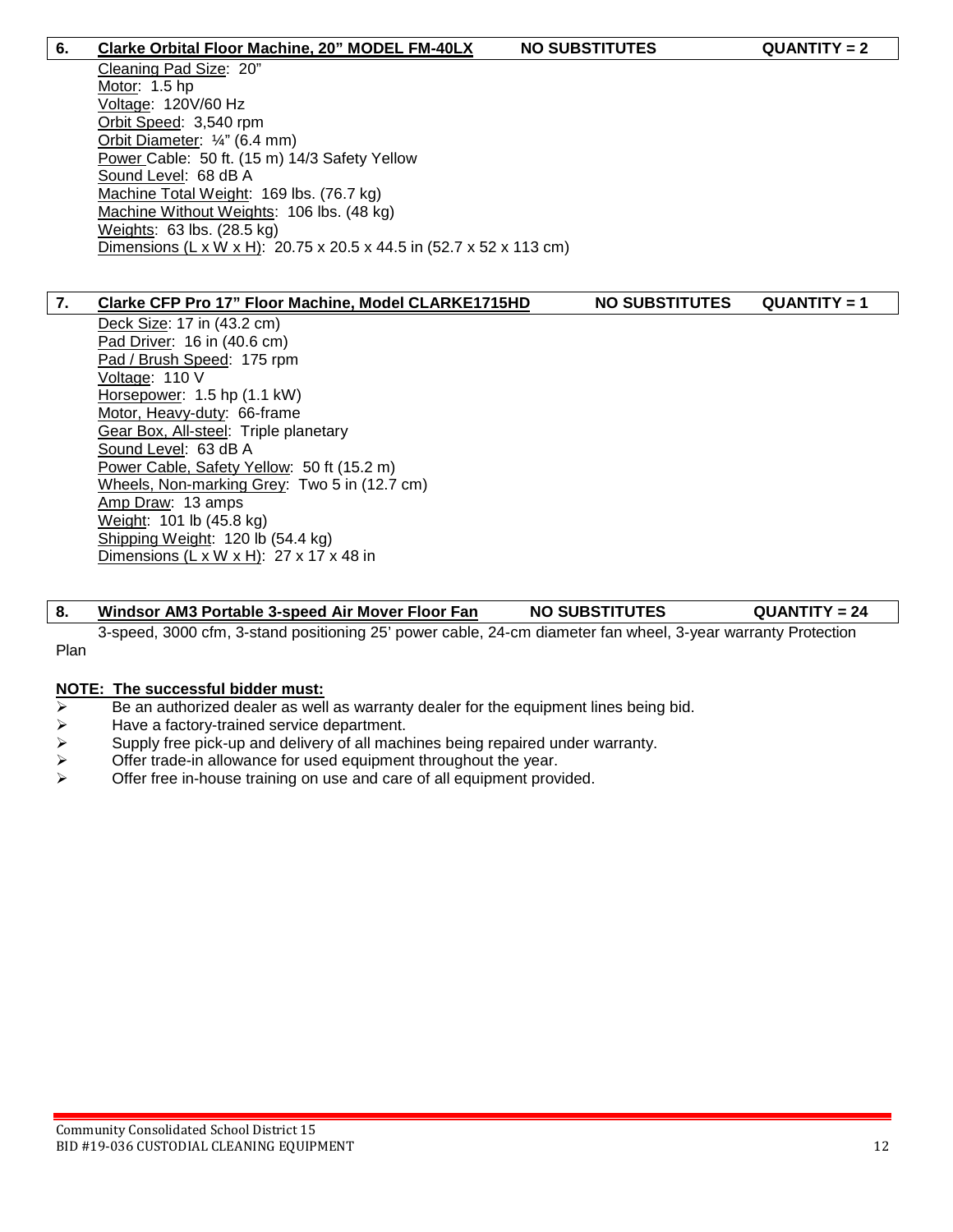#### EXHIBIT "B" BID #19-036 CUSTODIAL CLEANING EQUIPMENT MAY 9, 2019 COMMUNITY CONSOLIDATED SCHOOL DISTRICT 15

| <b>COMPANY NAME</b>        |              |                   |              |          |  |  |
|----------------------------|--------------|-------------------|--------------|----------|--|--|
| <b>SIGNATURE OF BIDDER</b> |              | <b>PRINT NAME</b> | <b>TITLE</b> |          |  |  |
| <b>EMAIL ADDRESS</b>       |              |                   |              |          |  |  |
| ADDRESS OF COMPANY         |              | <b>CITY</b>       | <b>STATE</b> | ZIP CODE |  |  |
| (AREA CODE)                | PHONE NUMBER |                   |              |          |  |  |
| DATE OF BID RESPONSE       |              |                   |              |          |  |  |

# 1. The Board of Education, Community Consolidated School District 15, Palatine, Illinois, reserves the right to reject any or all bids to waive any informality in bidding.

- 2. Having carefully examined all bid documents, as well as the proposed program, the undersigned hereby proposes to furnish all supplies and services set forth by the specifications, notice to bidders general conditions and form of proposal herein referred to and described.
- 3. By entering into this Agreement, Contractor/Vendor certifies and warrants to the Board of Education that it is not barred from entering into this Agreement for any reason whatsoever, including, but not limited to, a violation of Section 33E-3 (Bid Rigging) or Section 33E-4(Bid Rotating) of the Illinois Criminal Code of 1961.
- 4. The contractor/vendor certifies that the contractor/vendor has a written sexual harassment policy in place in full compliance with 775 ILCS 5/2-105 (A) (4).
- 5. Vendor acknowledges receipt of addendum(s) if issued\_\_\_\_\_\_\_\_\_\_\_\_\_\_\_\_\_\_\_\_\_\_\_\_\_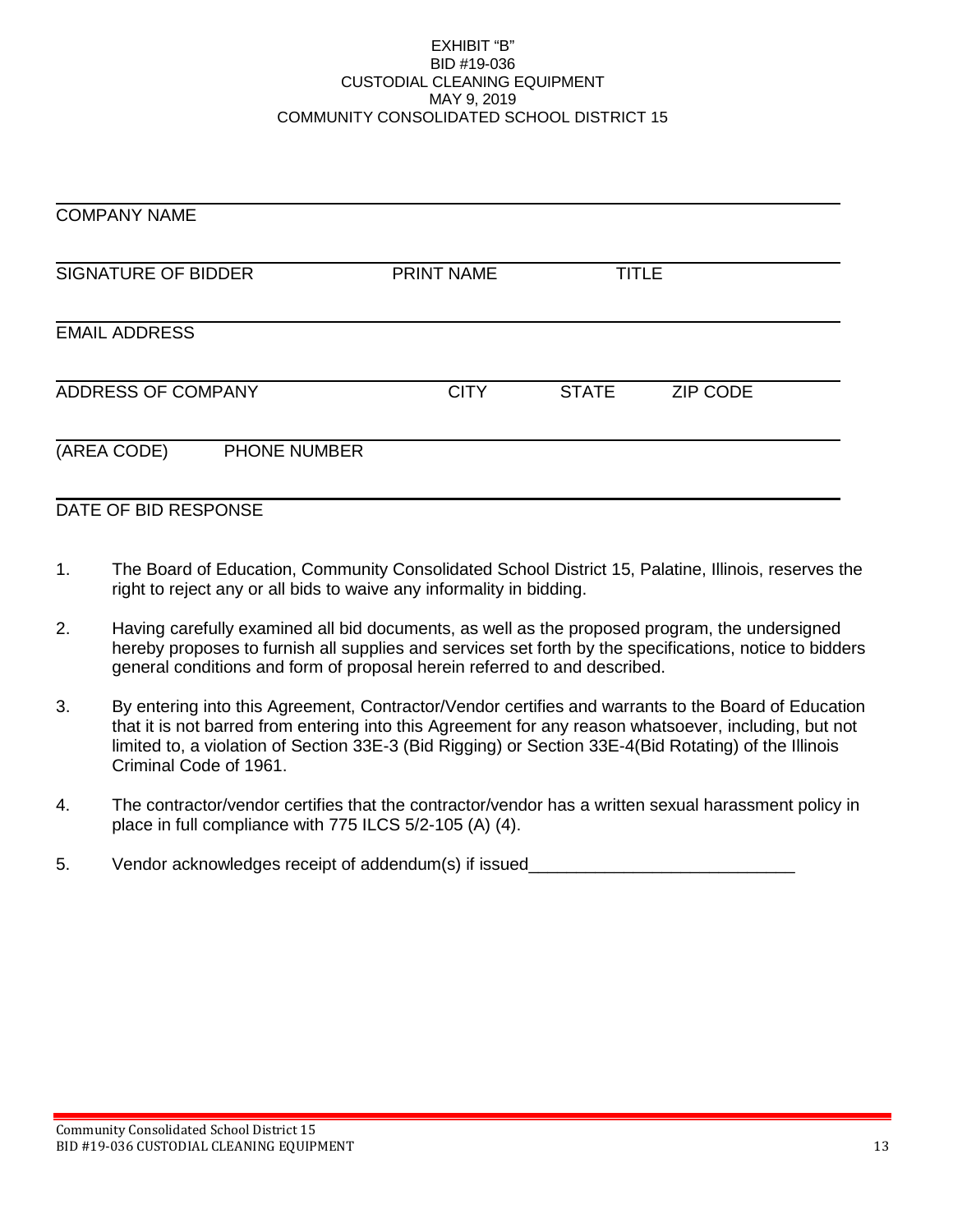#### EXHIBIT "C" BID #19-036 CUSTODIAL CLEANING EQUIPMENT MAY 9, 2018 COMMUNITY CONSOLIDATED SCHOOL DISTRICT 15

# **COST SHEET**

| <b>Item</b><br>No. | <b>Description</b>                                                      | Quantity       | Unit<br><b>Price</b> | <b>Extended</b><br><b>Price</b> |
|--------------------|-------------------------------------------------------------------------|----------------|----------------------|---------------------------------|
|                    | NO SUBSTITUTES FOR ITEMS 1 - 6                                          |                |                      |                                 |
| $\mathbf 1$        | <b>Windsor Commodore 20 Extractor</b><br>and Attachments, Model CMD20   | $\overline{2}$ |                      |                                 |
| 2.                 | Adgility 10XP Backpack Vacuum<br>and Attachments, Model 9060705010      | 6              |                      |                                 |
| 3.                 | Nilfisk Advance Wet/Dry VL-500-75<br>and Attachments, Model 56384676    |                |                      |                                 |
| 4.                 | Clarke Focus II Mid-Size Autoscrubber BOOST 28                          | 2              |                      |                                 |
| 5.                 | <b>Windsor Mini Pro Carpet Extractor</b><br>and Attachments, Model MPRO | 6              |                      |                                 |
| 6.                 | Clarke Orbital Floor Machine, 20" Model FM-40LX                         | $\overline{2}$ |                      |                                 |
| 7.                 | Clarke CFP Pro 17" Floor Machine, Model CLARKE1715HD                    |                |                      |                                 |
| 6.                 | Windsor AM3 Portable Air Mover                                          | 24             |                      |                                 |

# COMPANY NAME

# SIGNATURE OF BIDDER PRINT NAME TITLE

# DATE OF BID RESPONSE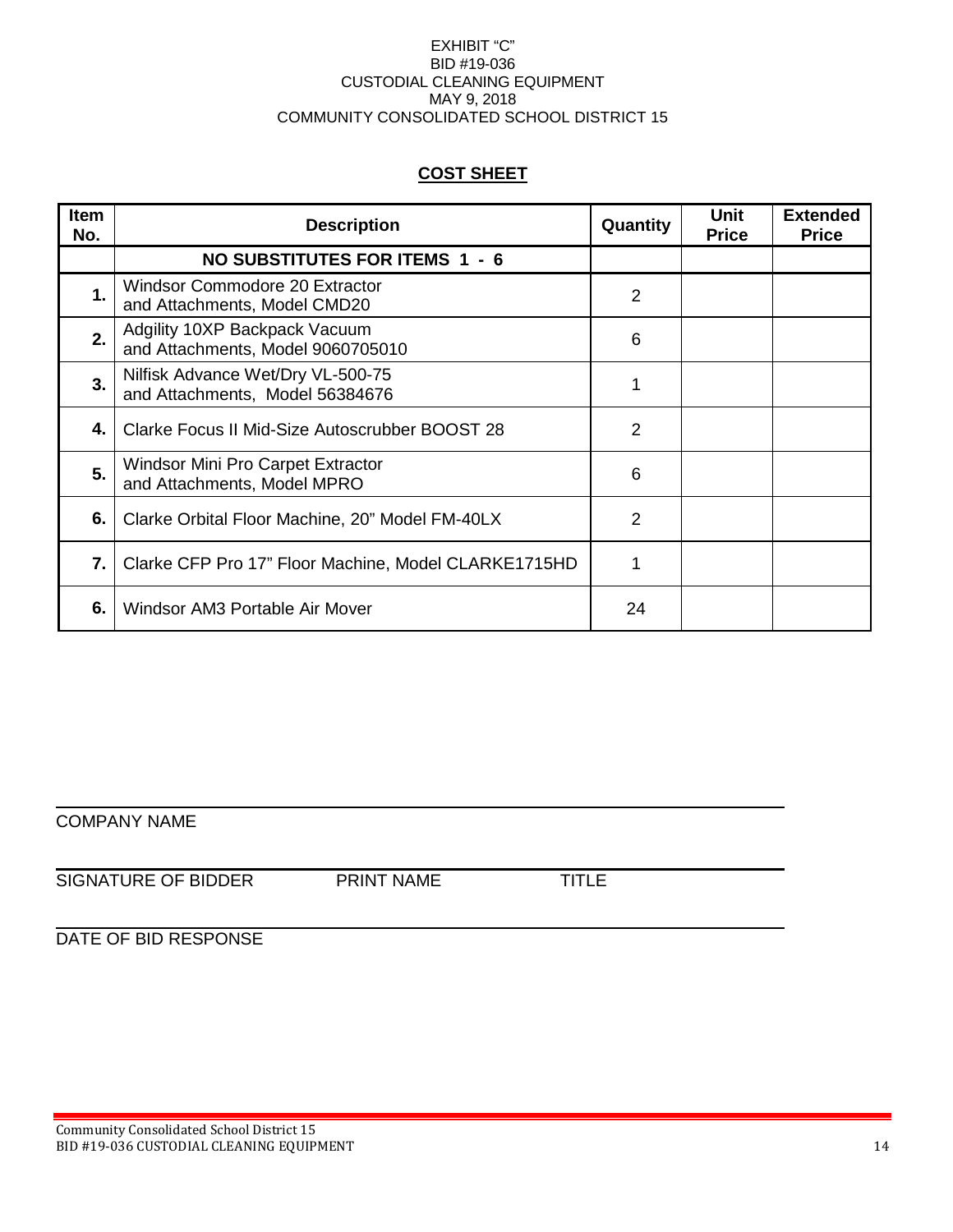# EXHIBIT "D" BID #19-036 CUSTODIAL CLEANING EQUIPMENT MAY 9, 2019 COMMUNITY CONSOLIDATED SCHOOL DISTRICT 15

# **CONTRACTOR QUESTIONNAIRE**

Pursuant to 105 ILCS 5/10-20.40 all school districts in the State of Illinois are required to annually report the number and value of contracts awarded to "minority owned businesses, female owned businesses, and businesses owned by persons with disabilities, as defined in the Business Enterprise for Minorities, Females and Persons with Disabilities Act, and locally owned businesses" for contracts over \$25,000. In order to comply with this requirement, we request contractors to complete the following questionnaire and return with their bid responses.

# **Is Your Company a Locally Owned Business YES \_\_\_\_\_\_ NO \_\_\_\_\_\_ as it relates to this School District?**

For purposes of this questionnaire, "Locally Owned" means that the registered address or principal place of business of the company is located within the boundaries of the school district. For a corporation, LLC, LP, LLP, or LLLP, the registered address is the address for business on file with the Illinois Secretary of State. For all other business entities, the principal place of business is where the books and records of the business are kept and/or the management of the business works.

Guidance issued by the Illinois State Board of Education suggests that we inquire whether your company is certified as a minority, female, or disabled person owned business by a certifying agency (e.g., Chicago Transit Authority – Cook County – Illinois Department of Transportation – Metropolitan Transit Authority Metropolitan Water Reclamation District – U.S. Small Business Administration – State of Illinois) or that it would be eligible for certification if an application were made. The Guidance includes the definitions set forth below.

**Definition of Ownership:** "Minority owned business, female owned business, and business owned by a person with a disability" means a business concern which is at least 51% owned by one or more minority persons, females, or persons with a disability; or in the case of a corporation, at least 51% of the stock in which is owned by one or more minority persons, females, or persons with a disability; and the management and daily business operations of which are controlled by one or more of the minority females, or persons with a disability who own it. (30 ILCS 575/2)

## **Is Your Company a Minority Owned Business? YES \_\_\_\_\_\_ NO**

"Minority person" shall mean a person who is a citizen or lawful permanent resident of the United States and who is: (a) African American – a person having origins in any of the black racial groups in Africa; or (b) Hispanic - a person of Spanish or Portuguese culture with origins in Mexico, South or Central America, or the Caribbean Islands, regardless of race; or(c) Asian American - a person having origins in any of the original peoples of the Far East, Southeast Asia, the Indian Subcontinent or the Pacific Islands); or (d) Native American or Alaskan Native – a person having origins in any of the original peoples of North America. (30 ILCS 575/2)

# **Is Your Company a Female Owned Business? YES \_\_\_\_\_ NO \_\_\_\_\_\_**

"Female" shall mean a person who is a citizen or lawful permanent resident of the United States and who is of the female gender. (30 ILCS575/2)